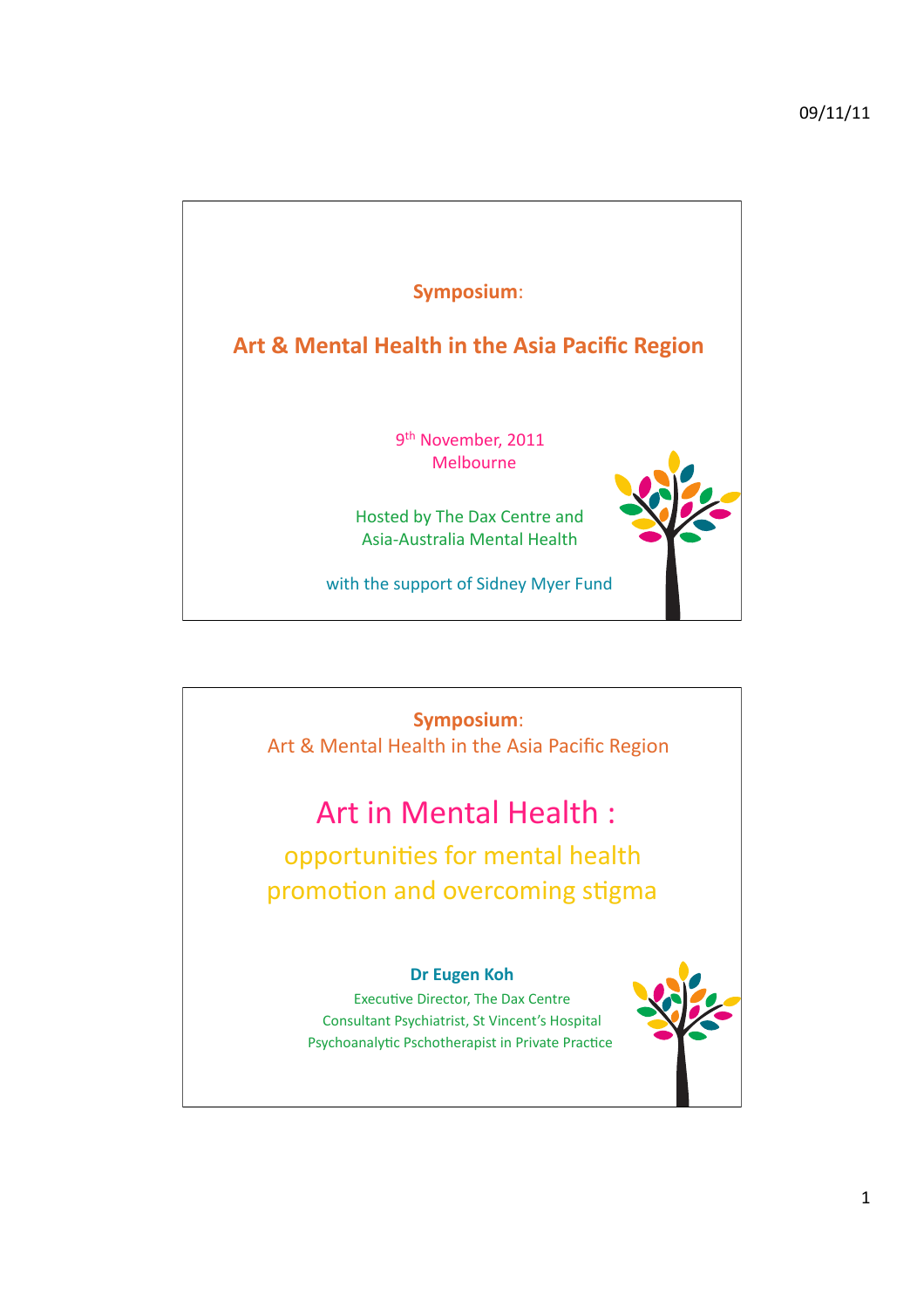

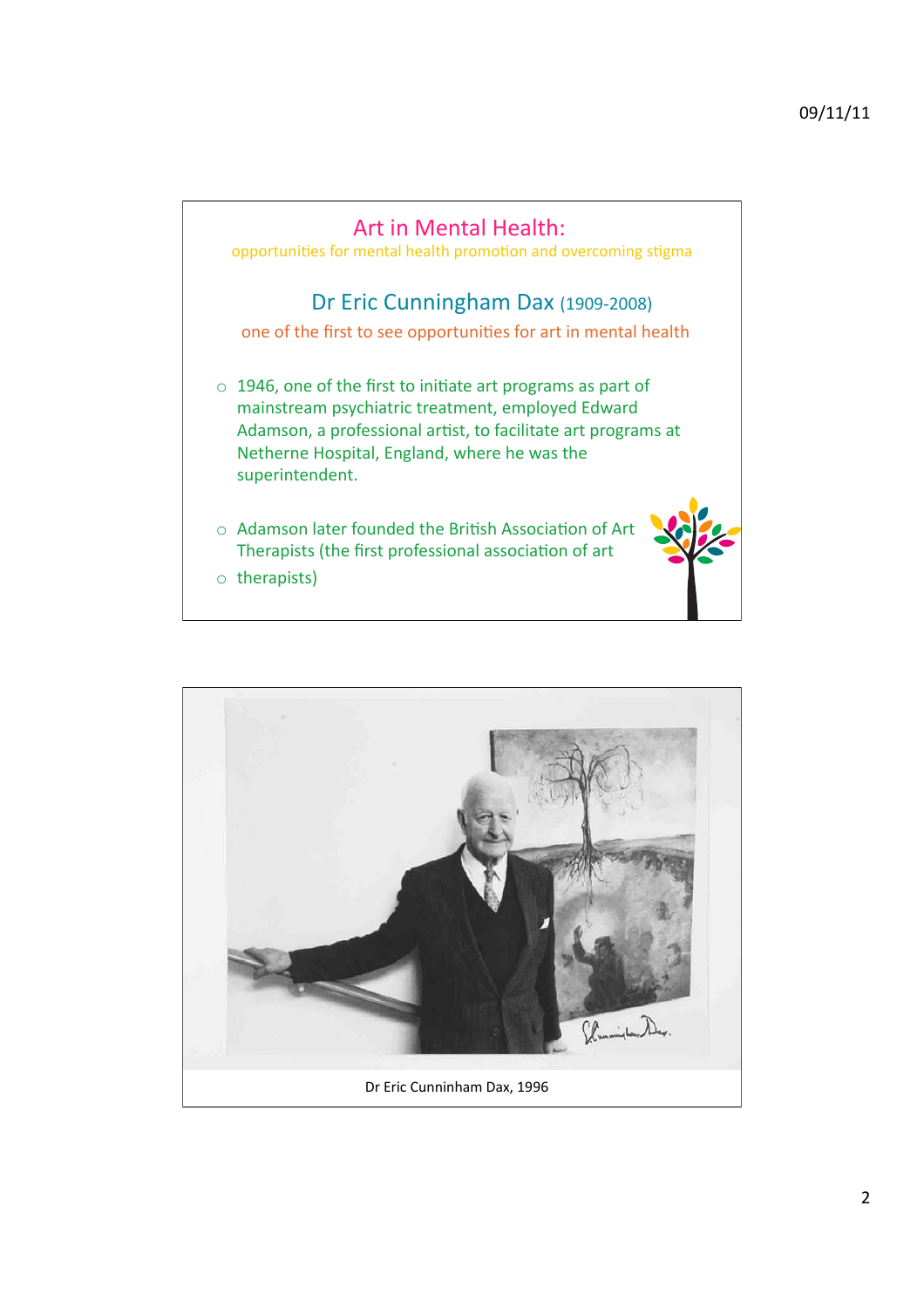

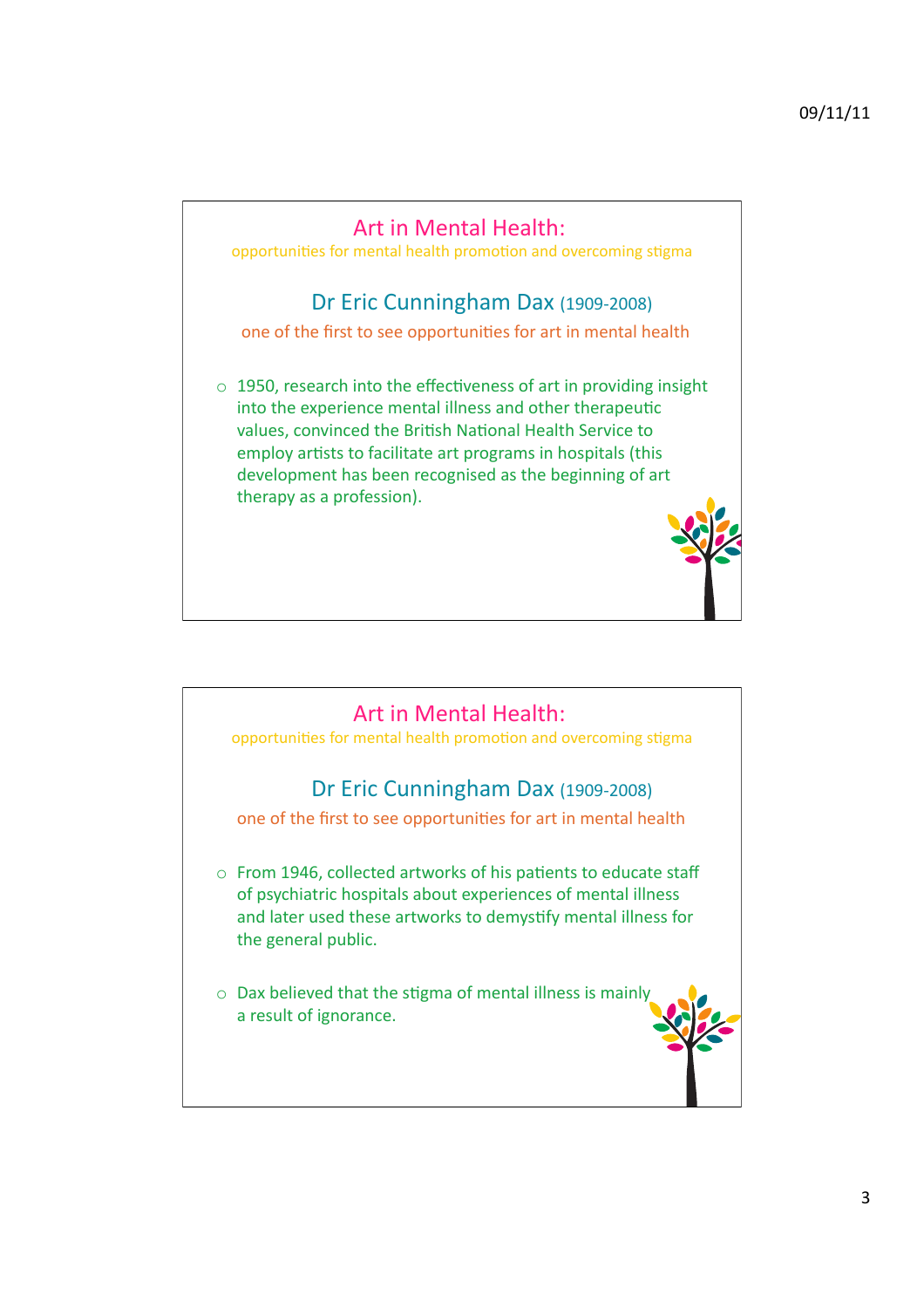

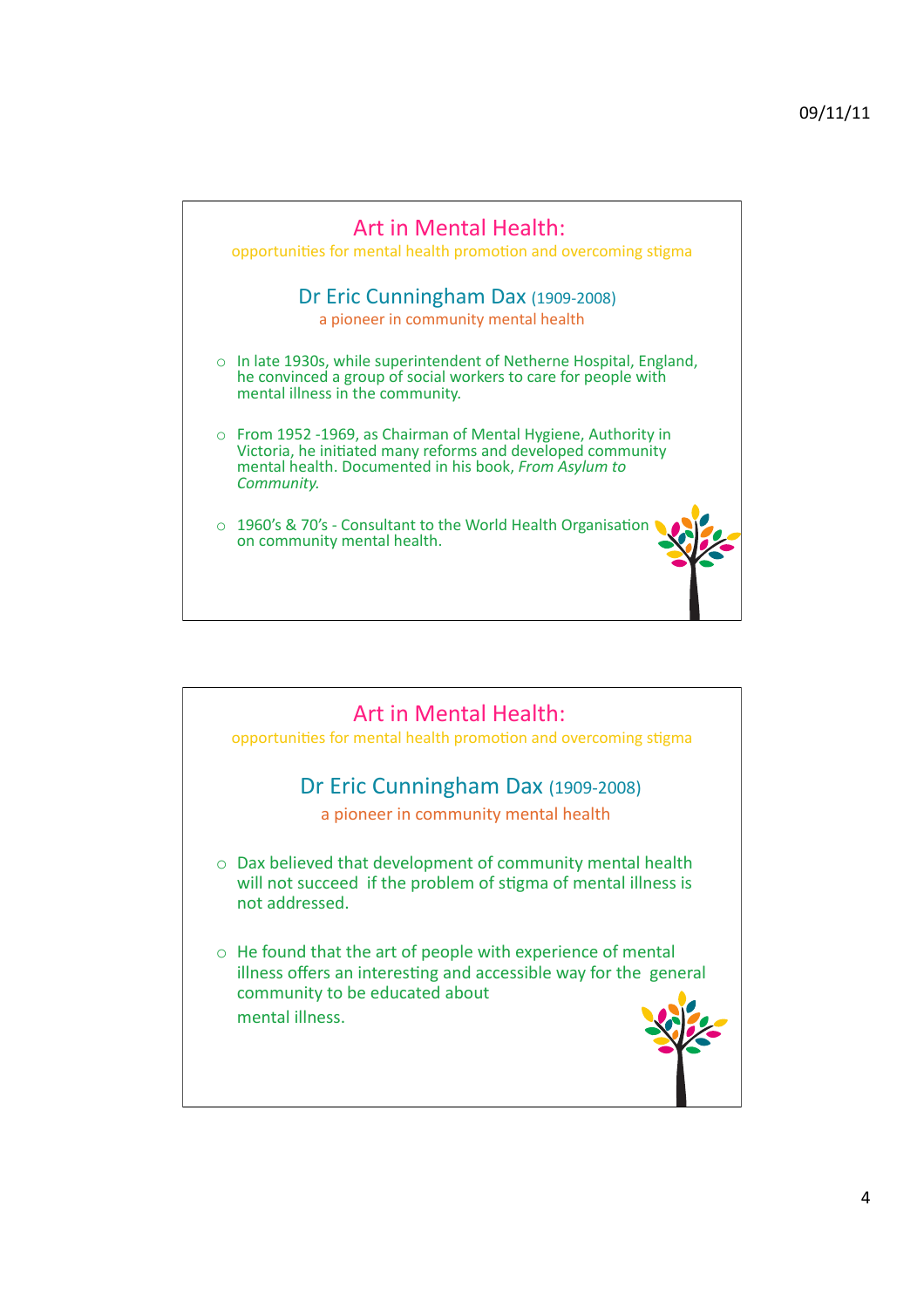

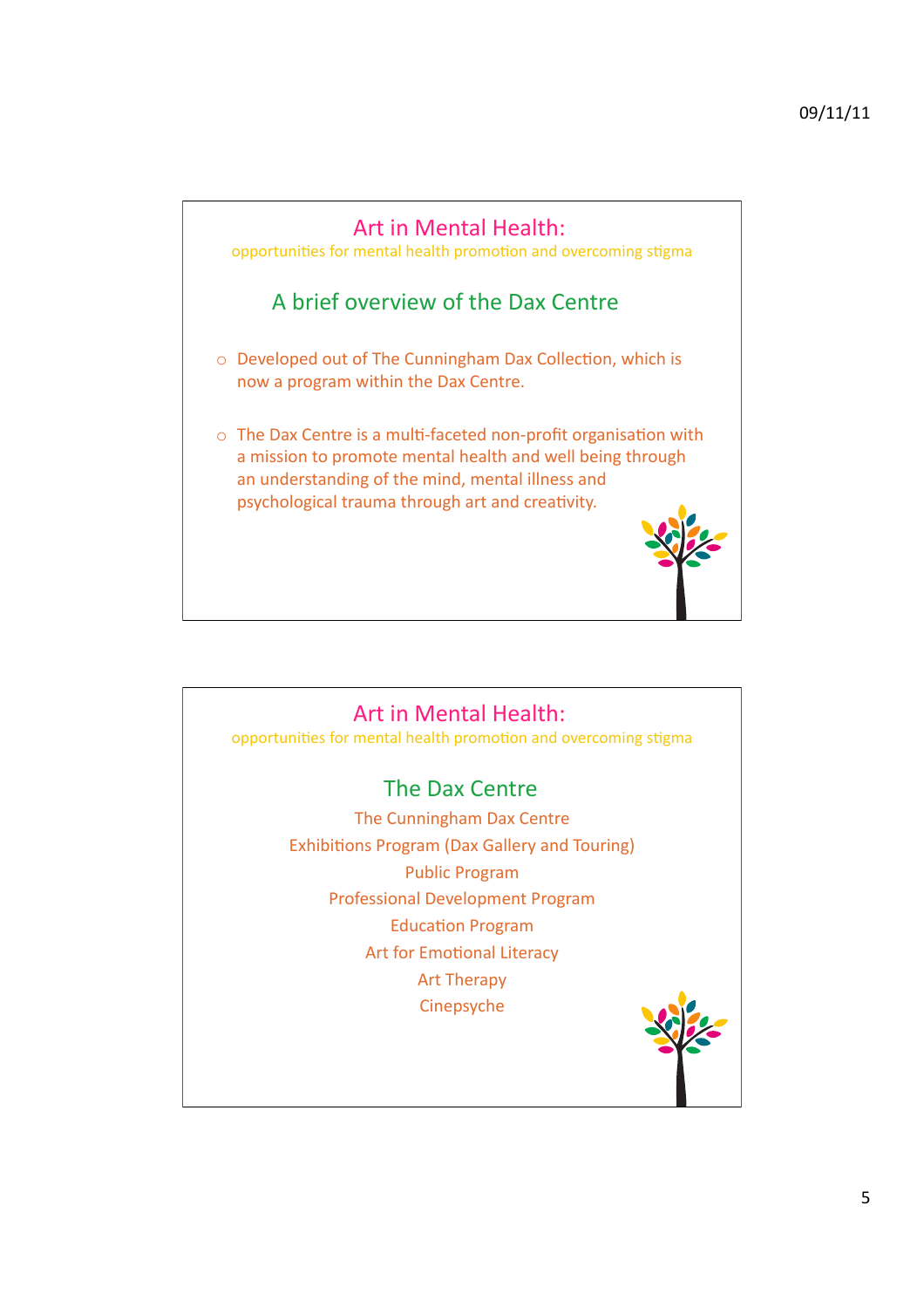

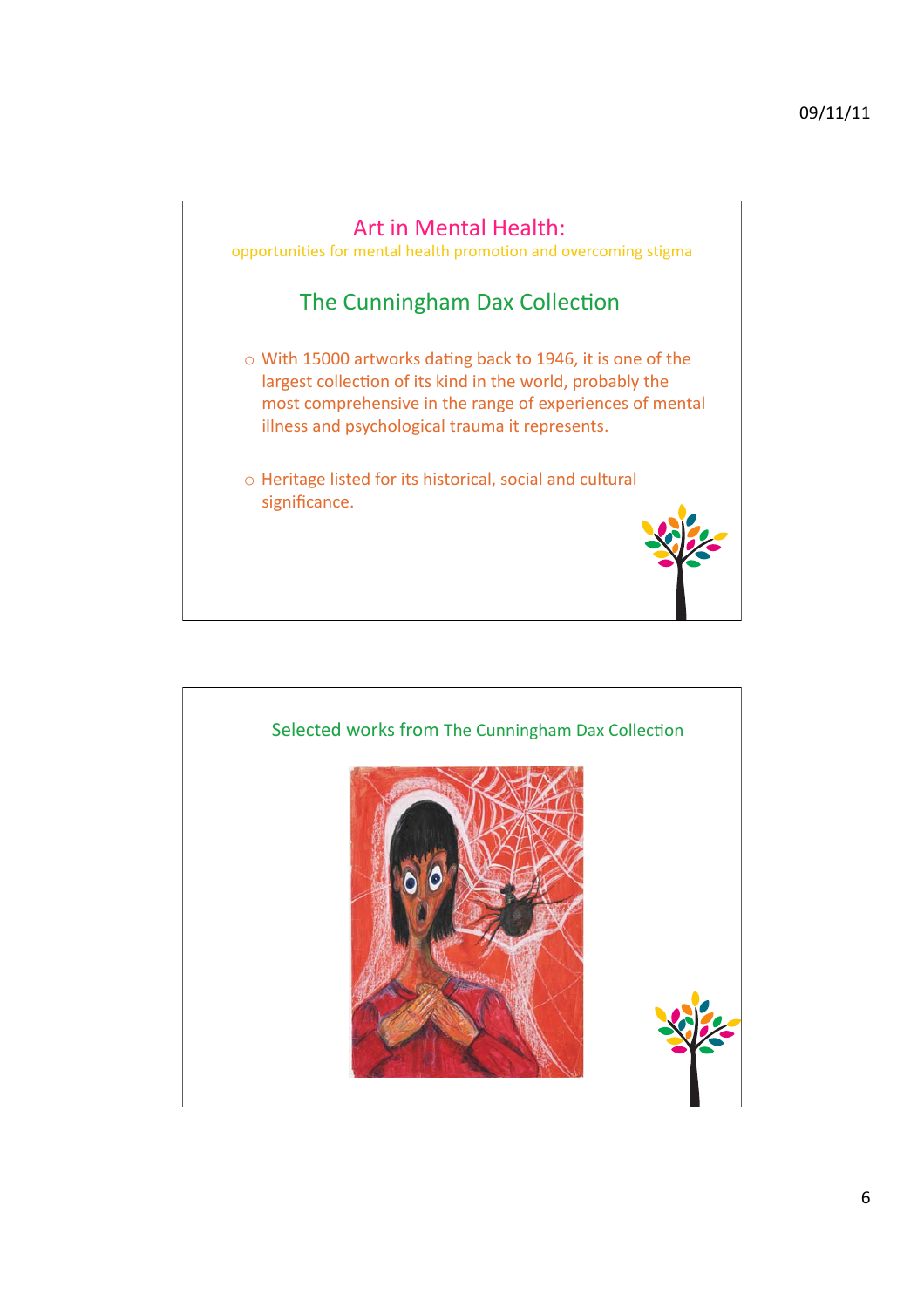

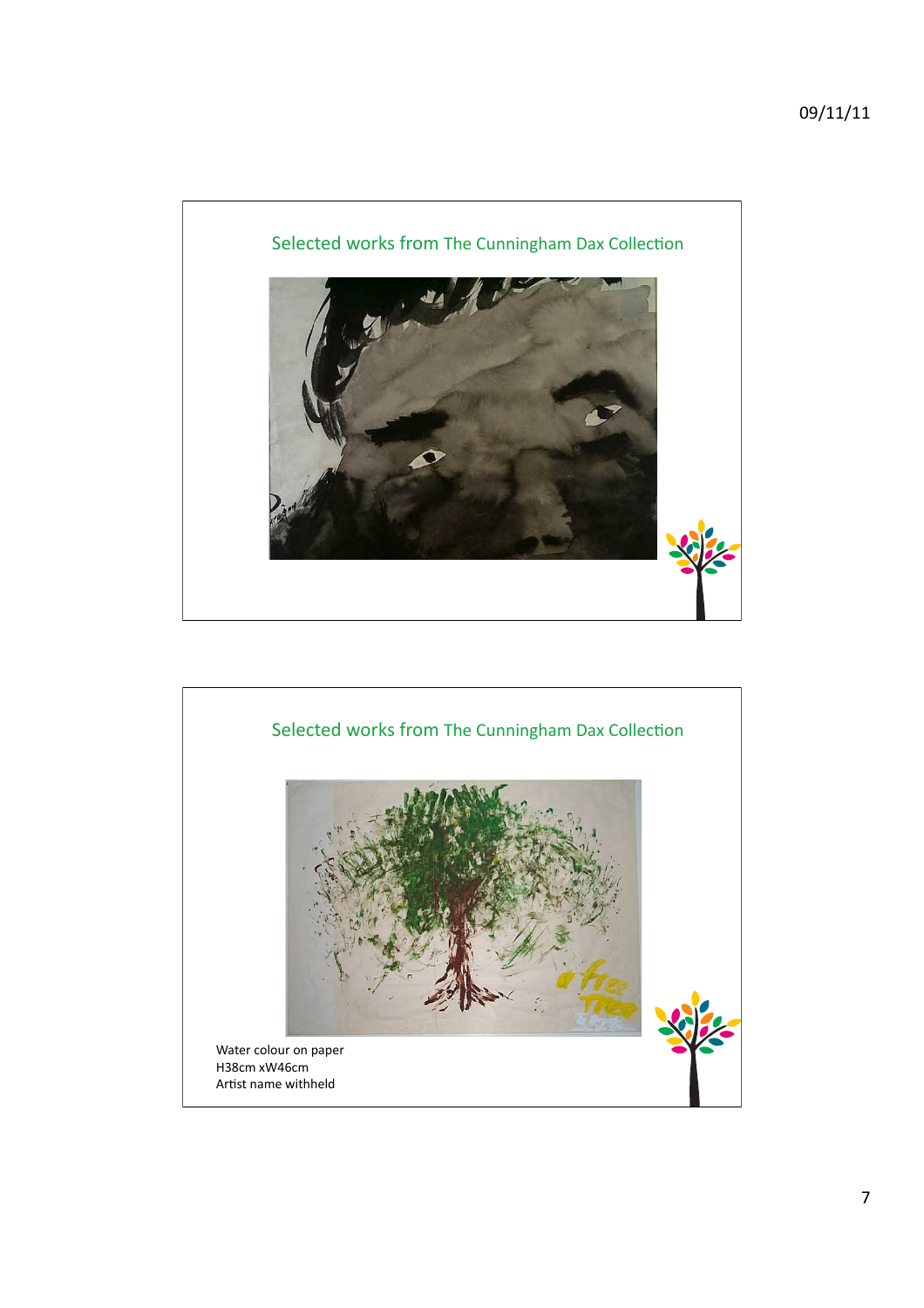

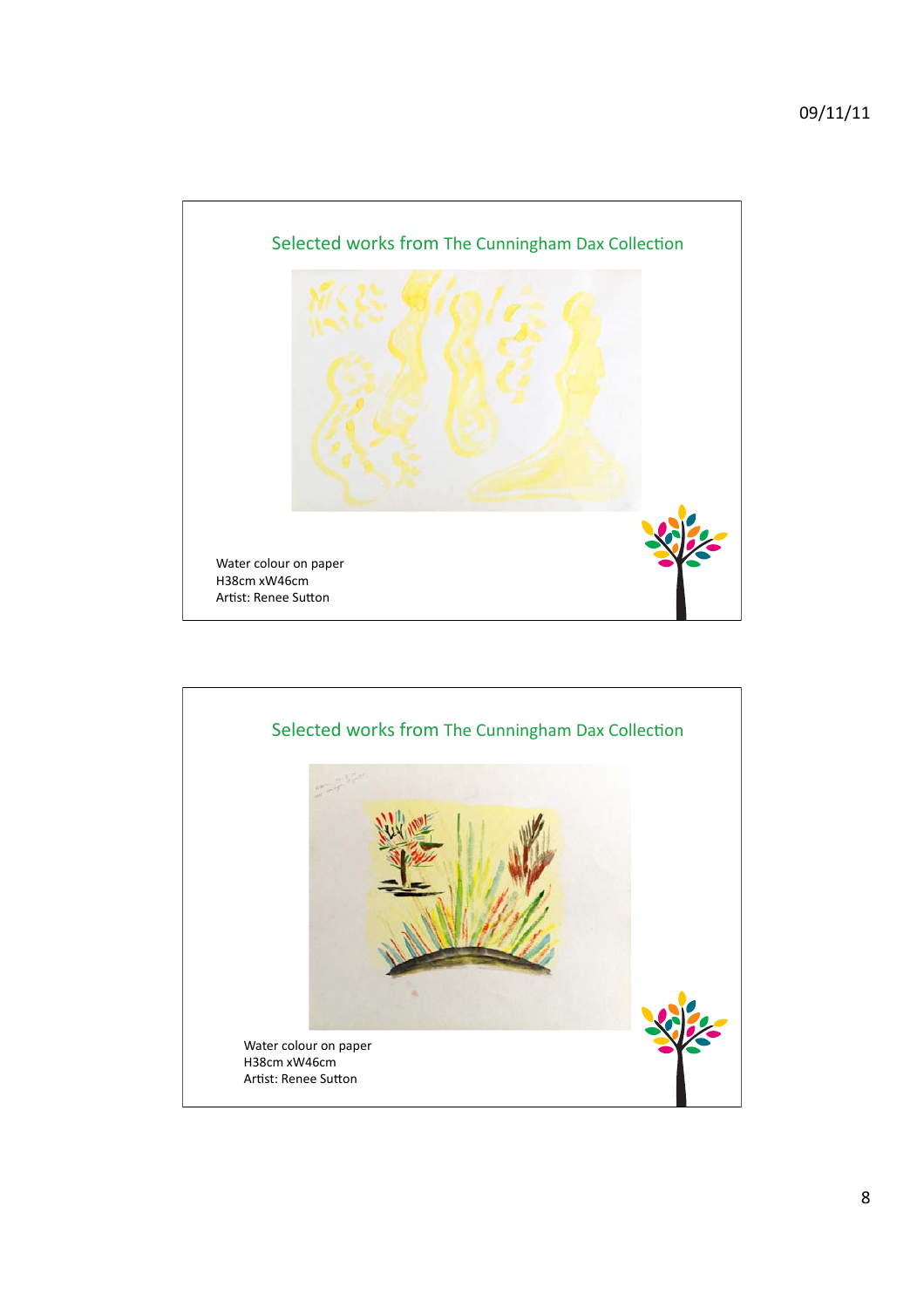

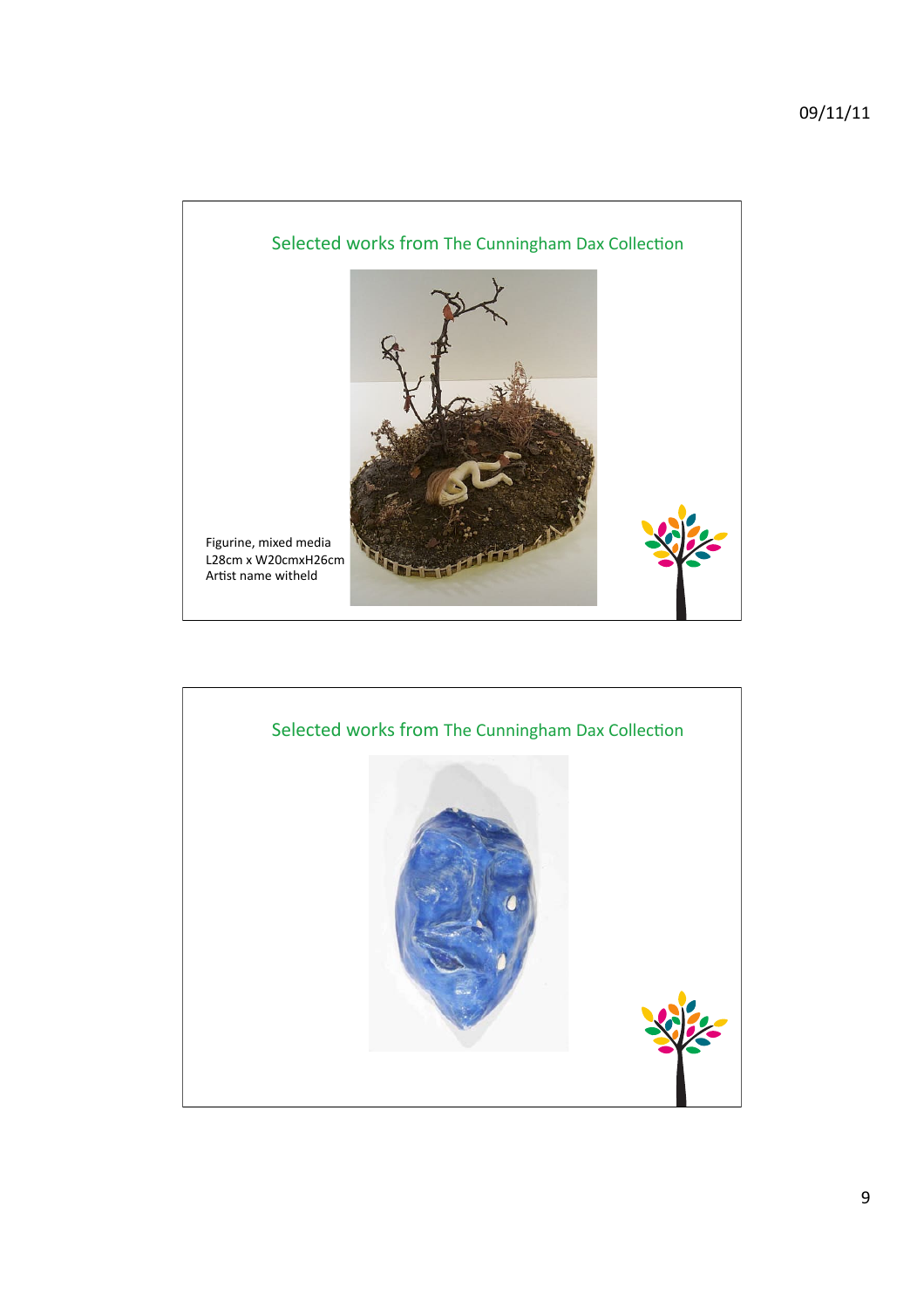

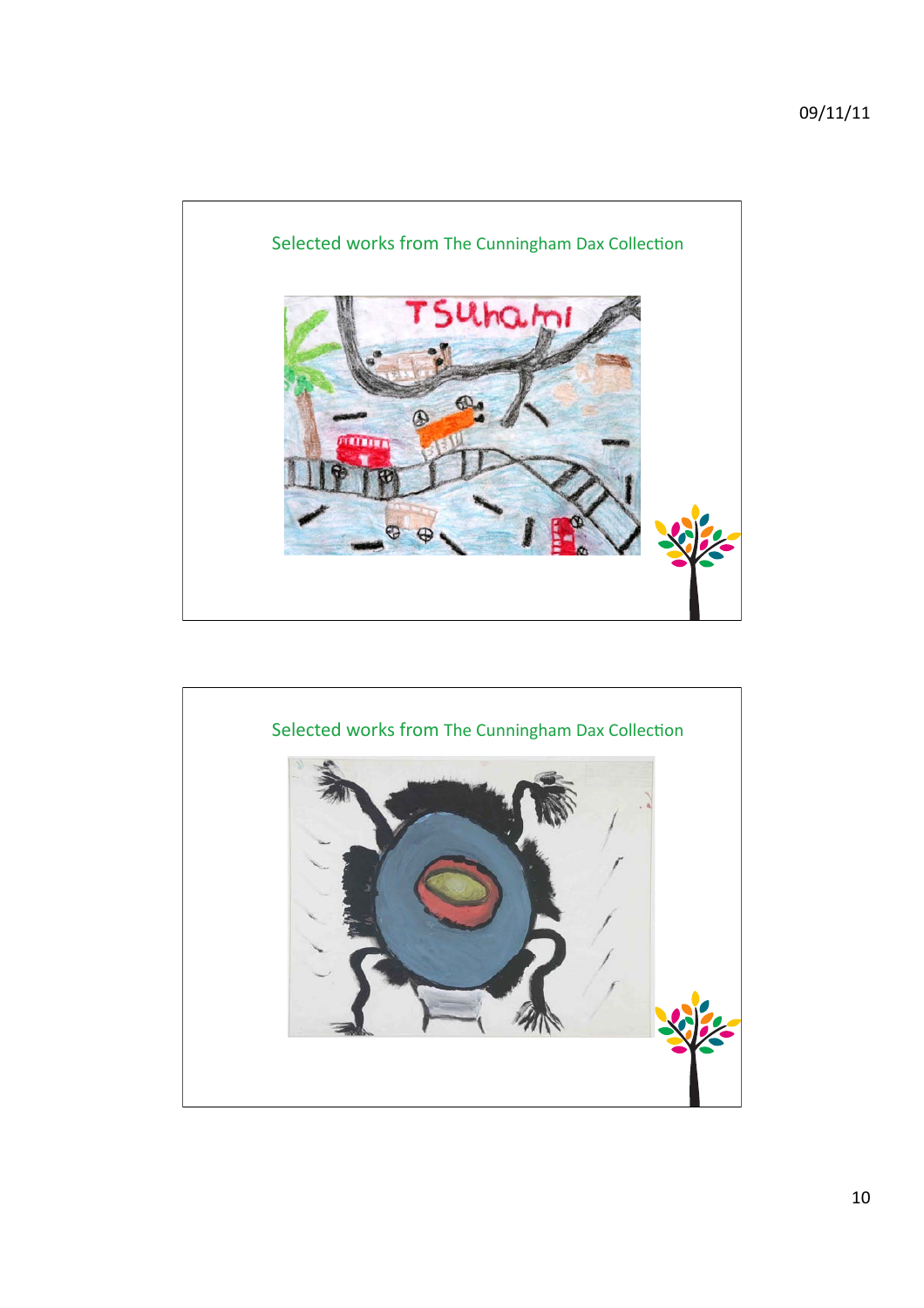

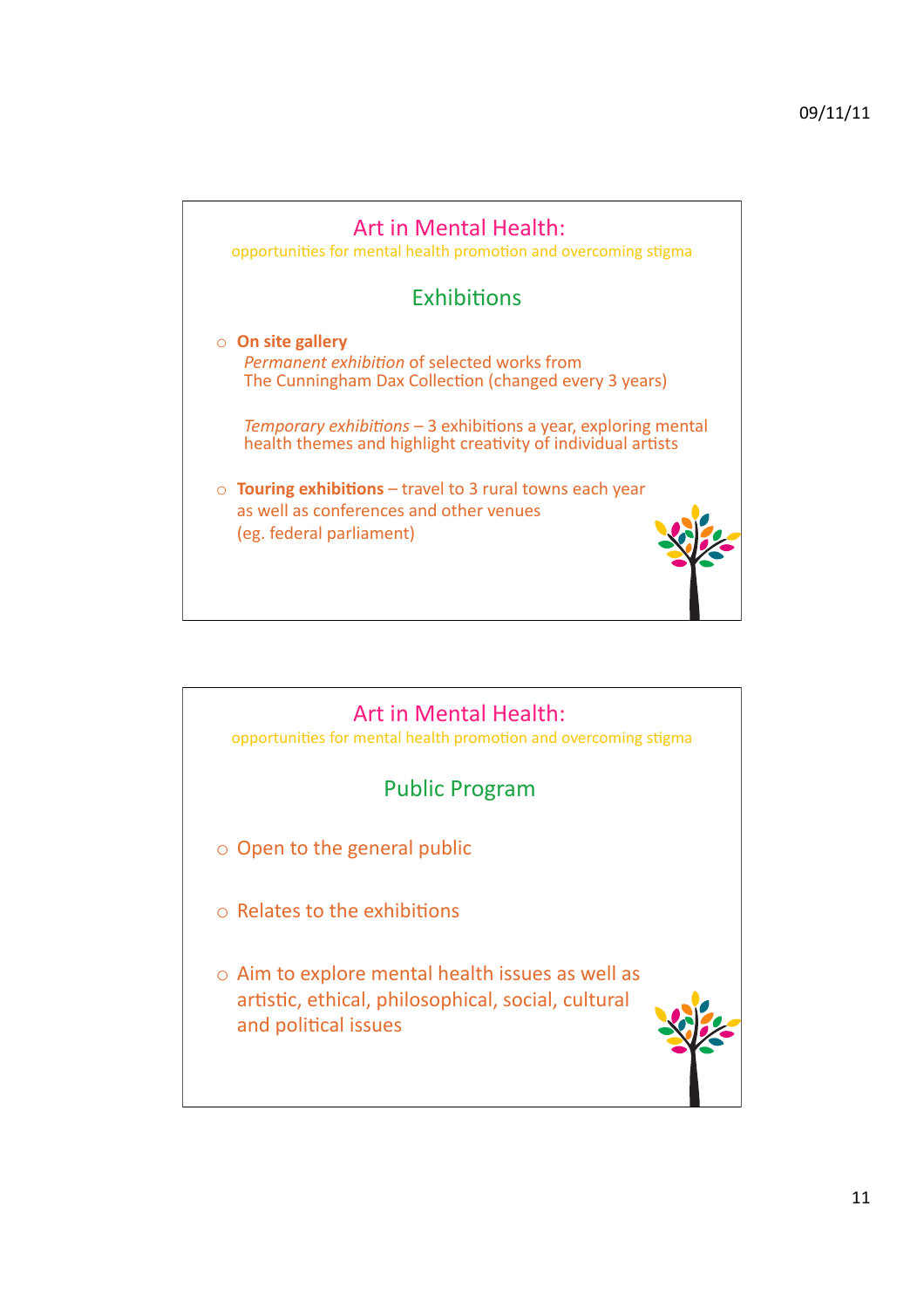

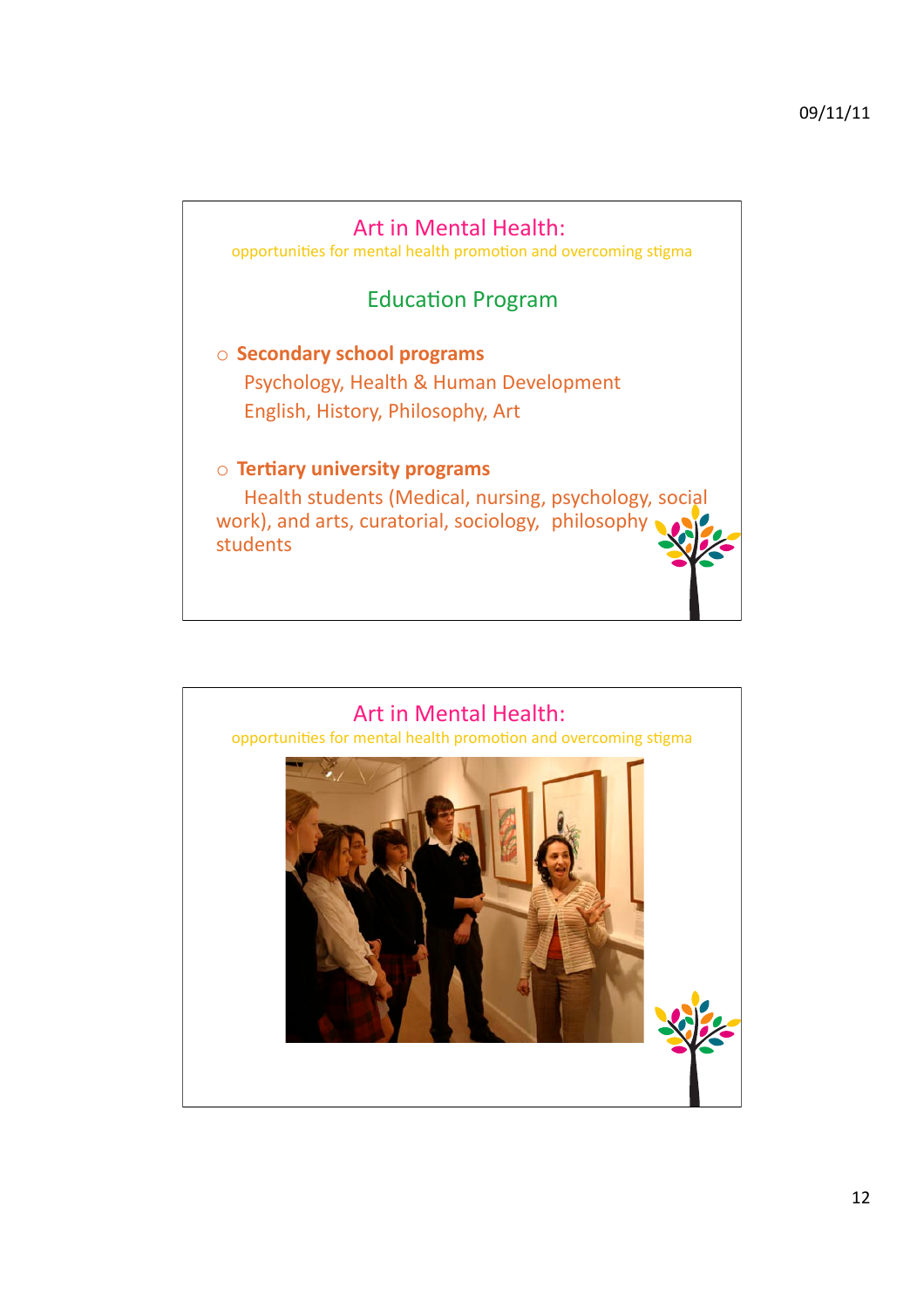

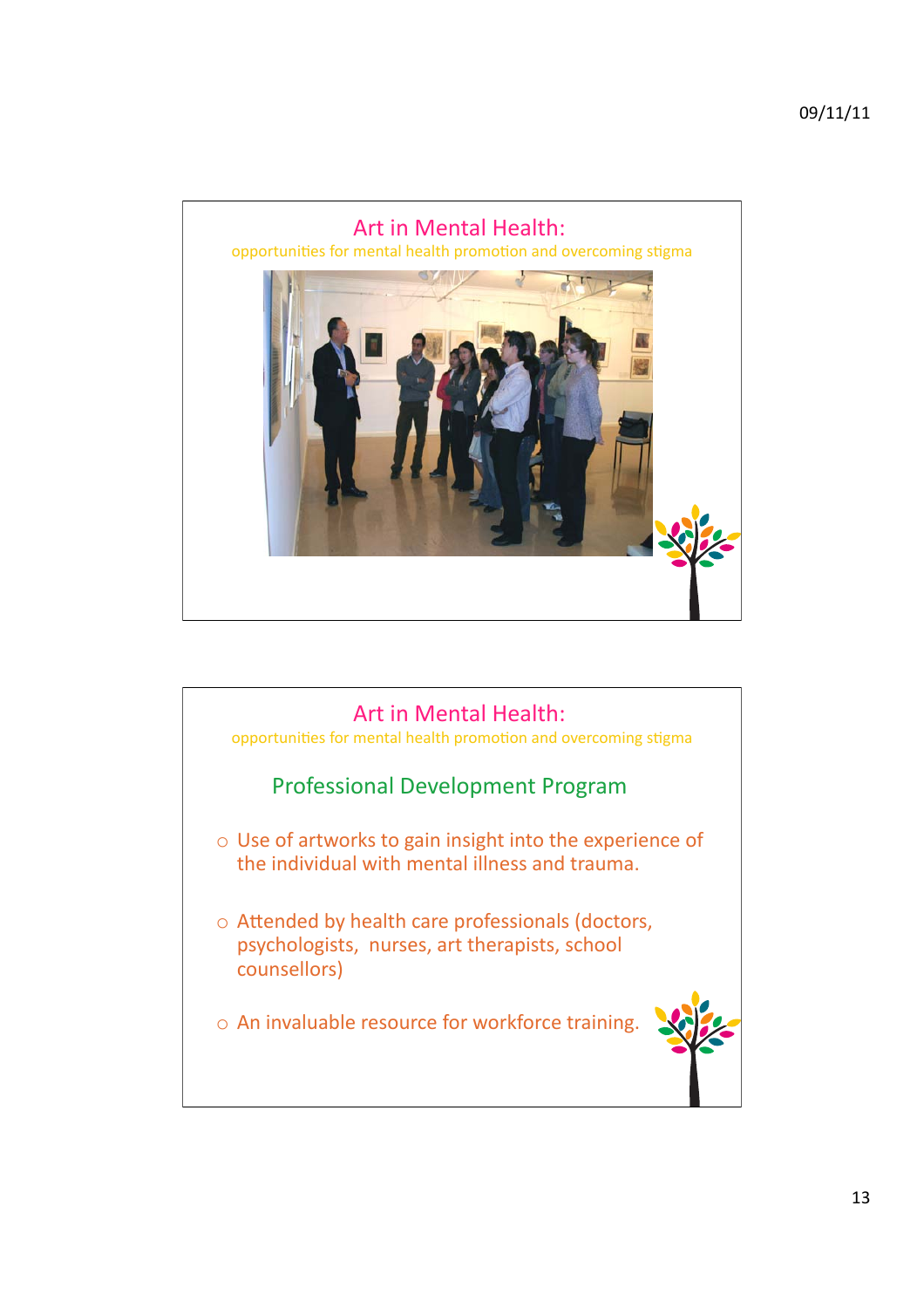

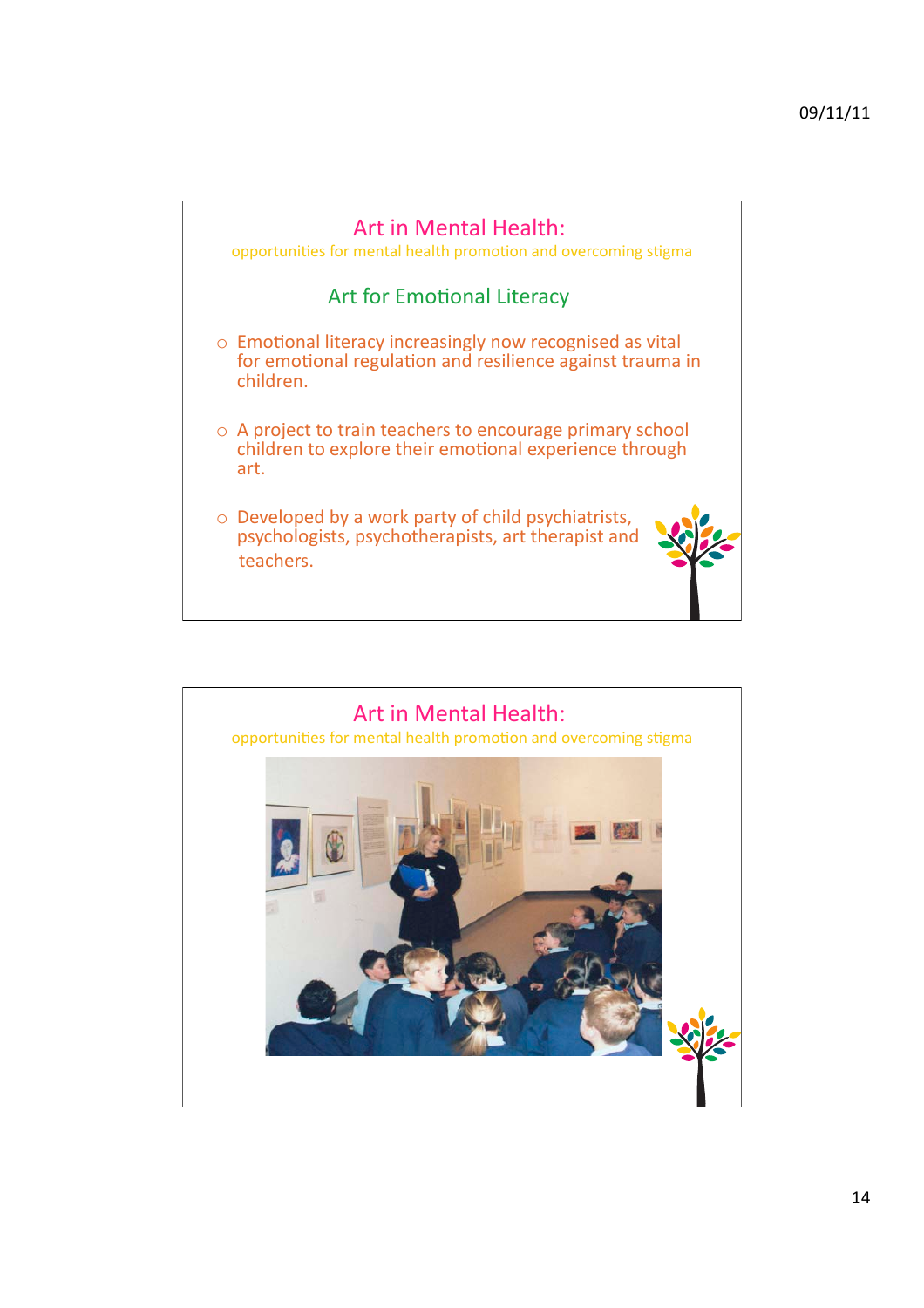

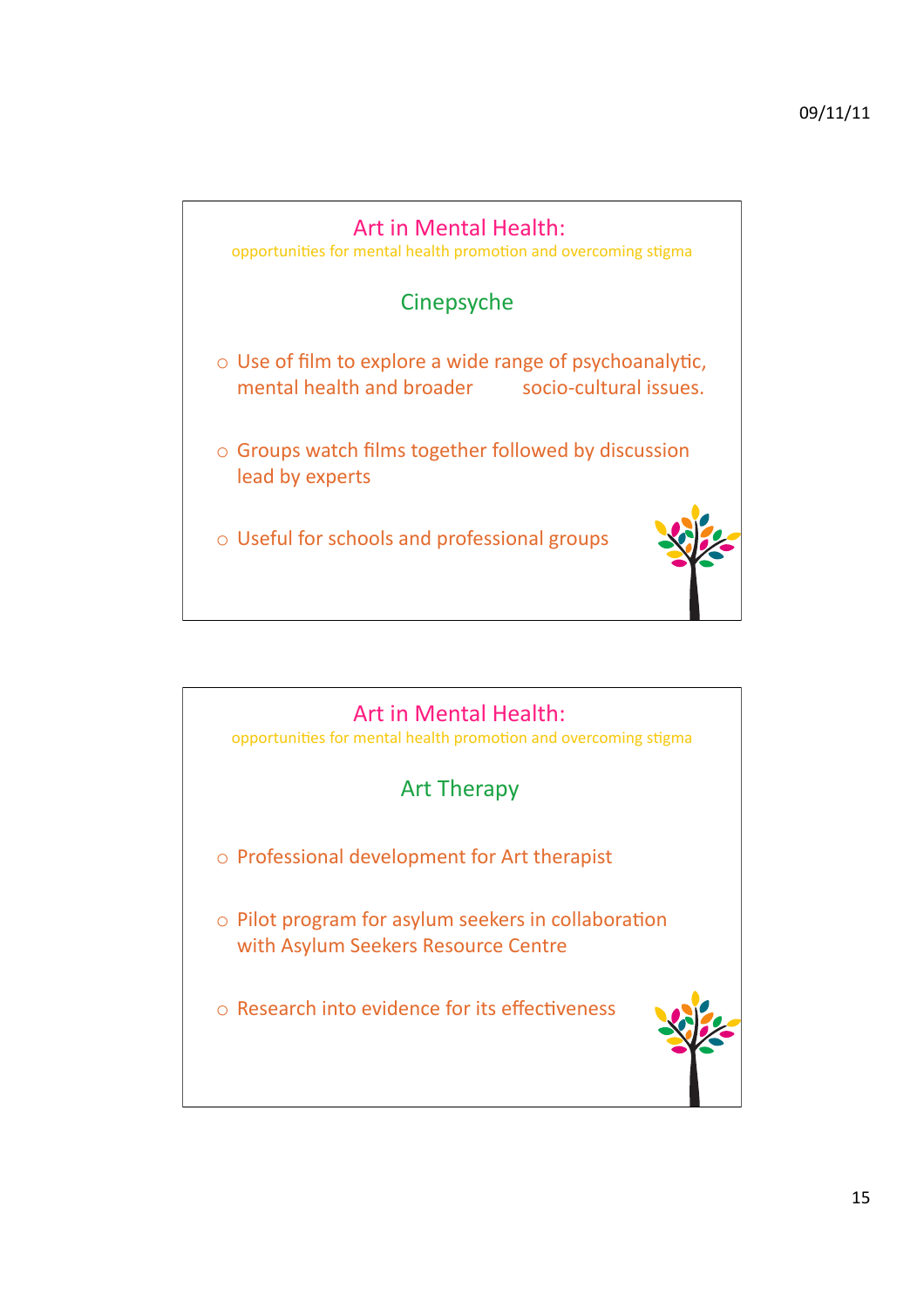![](_page_15_Figure_1.jpeg)

![](_page_15_Picture_2.jpeg)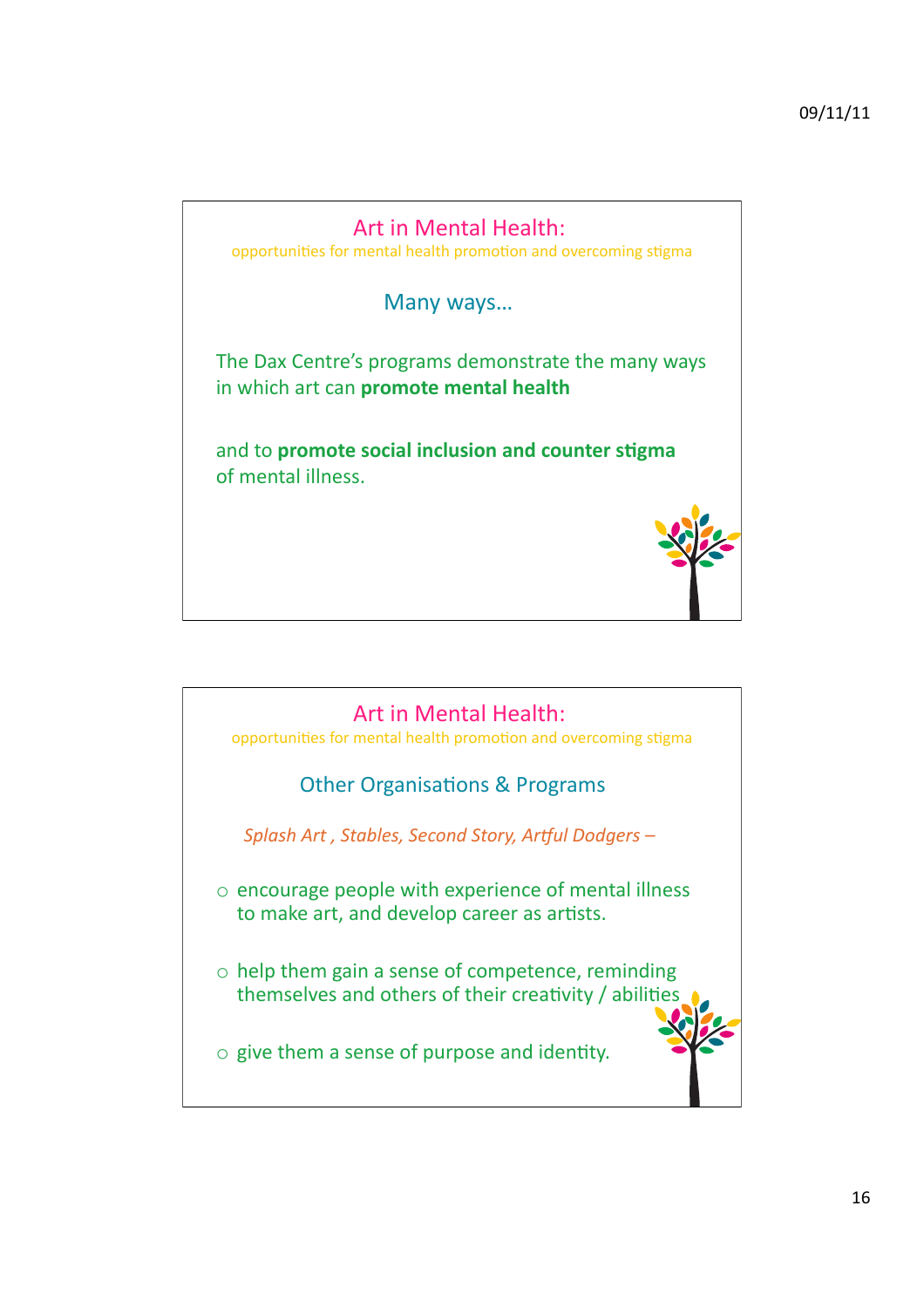![](_page_16_Picture_1.jpeg)

![](_page_16_Picture_2.jpeg)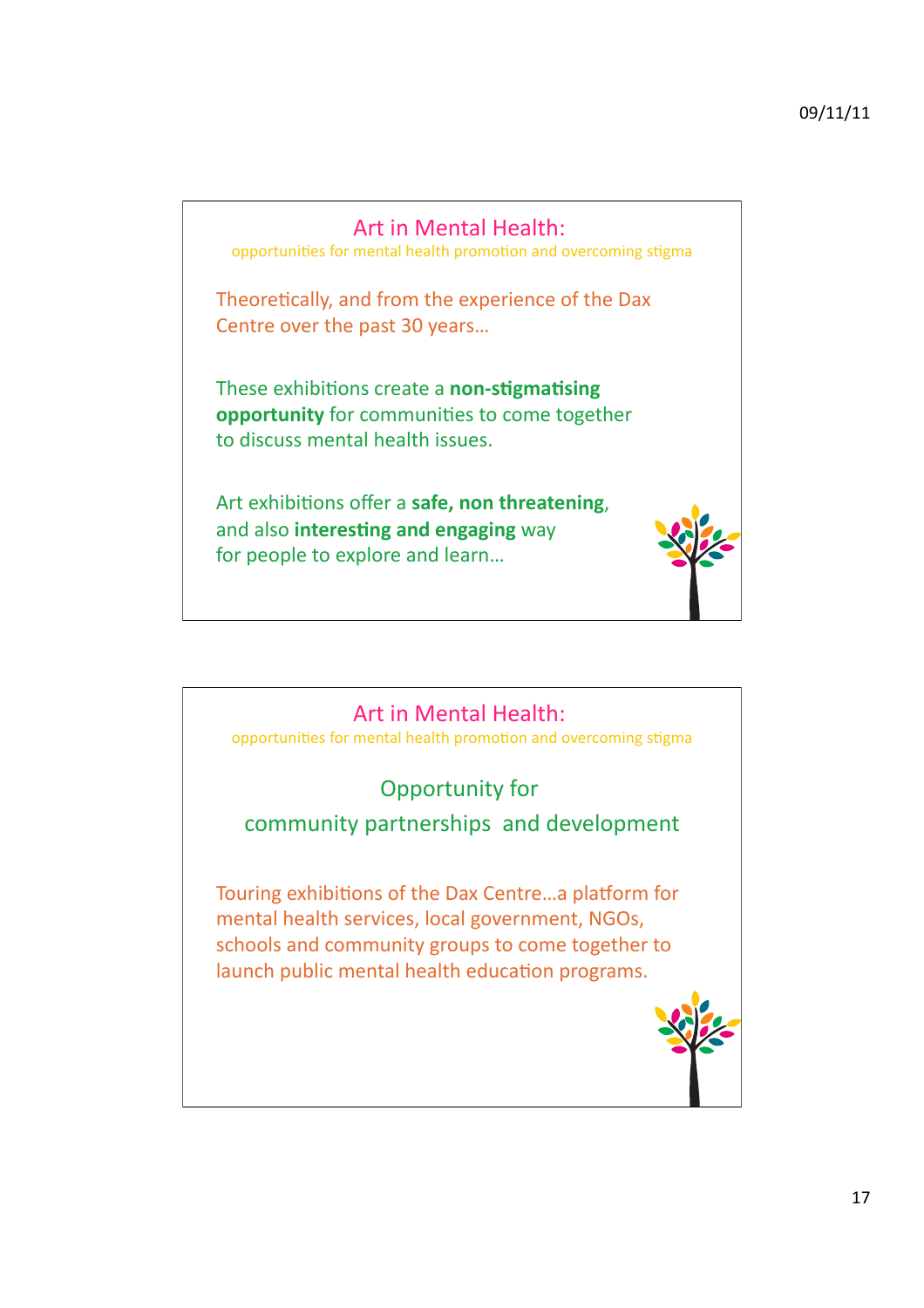![](_page_17_Picture_1.jpeg)

![](_page_17_Picture_2.jpeg)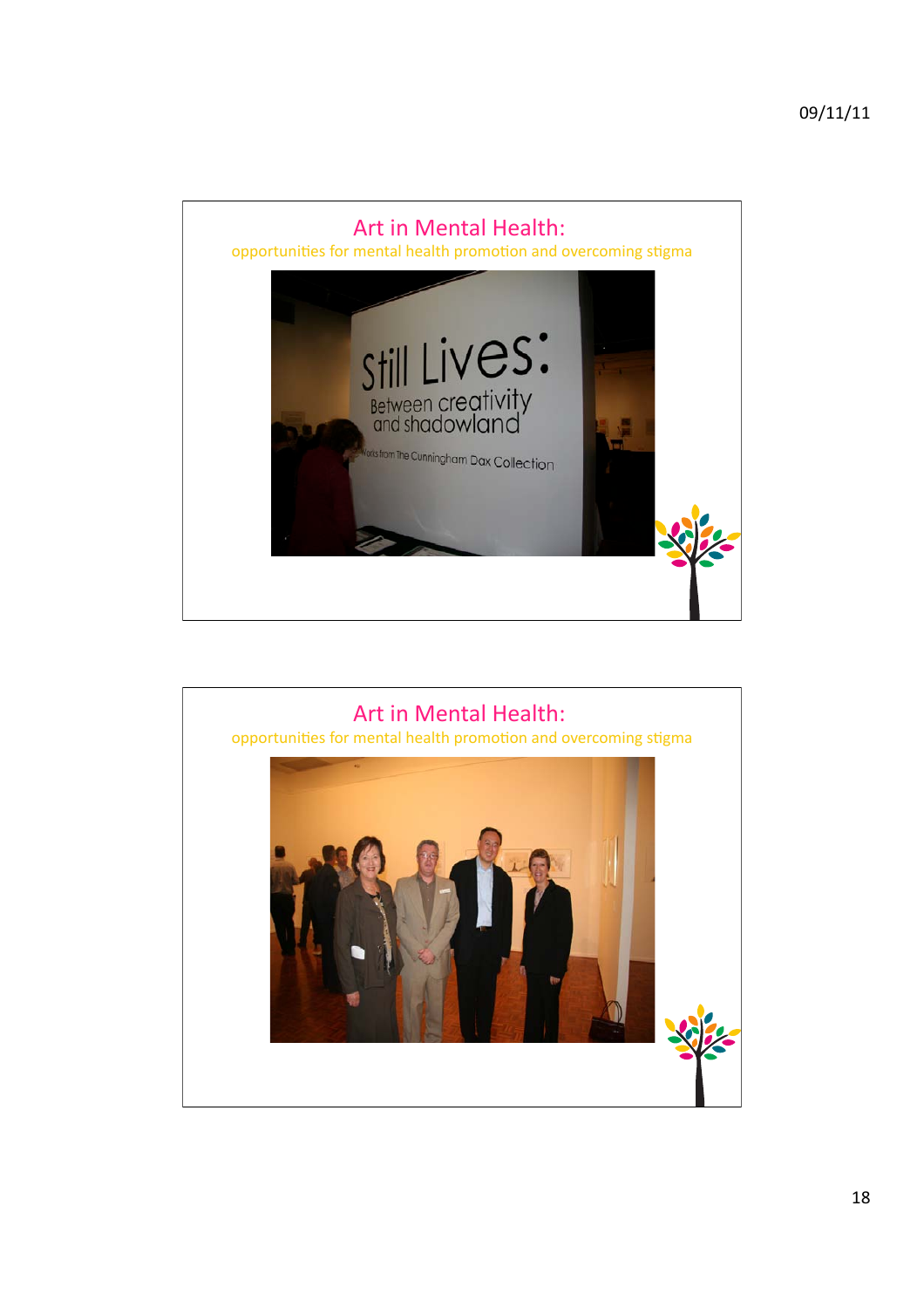![](_page_18_Picture_1.jpeg)

![](_page_18_Picture_2.jpeg)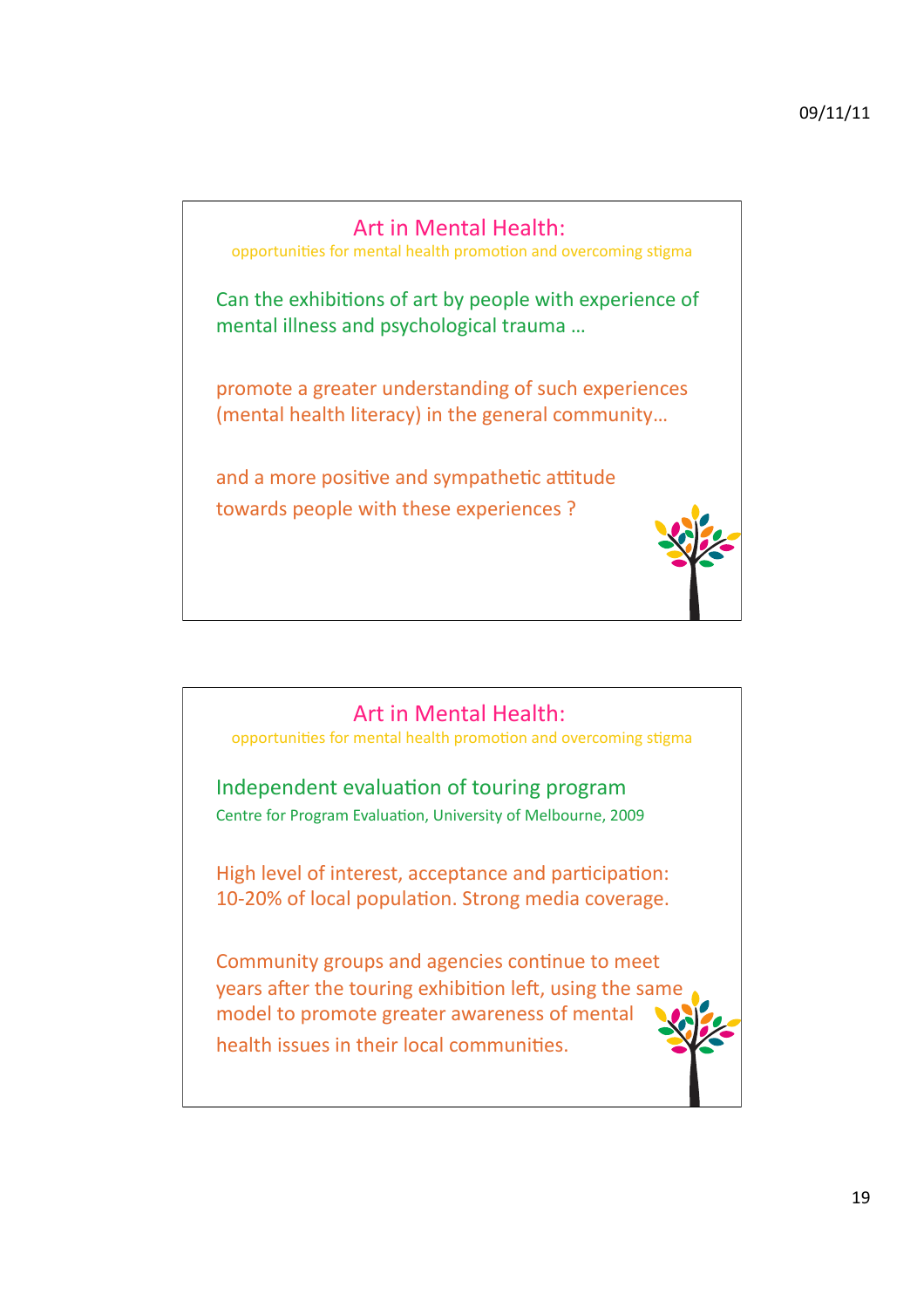![](_page_19_Picture_1.jpeg)

![](_page_19_Picture_2.jpeg)

opportunities for mental health promotion and overcoming stigma

Evaluation of 10000 visitors to the exhibitions of the Cunningham Dax Collection

### **Item 1:**

A total of **92.34%** agreed or strongly agreed (54.79% and 37.55% respectively) with the statement:

"The works of the Collection have helped me gain a better understanding of the nature of mental illness."

![](_page_19_Picture_8.jpeg)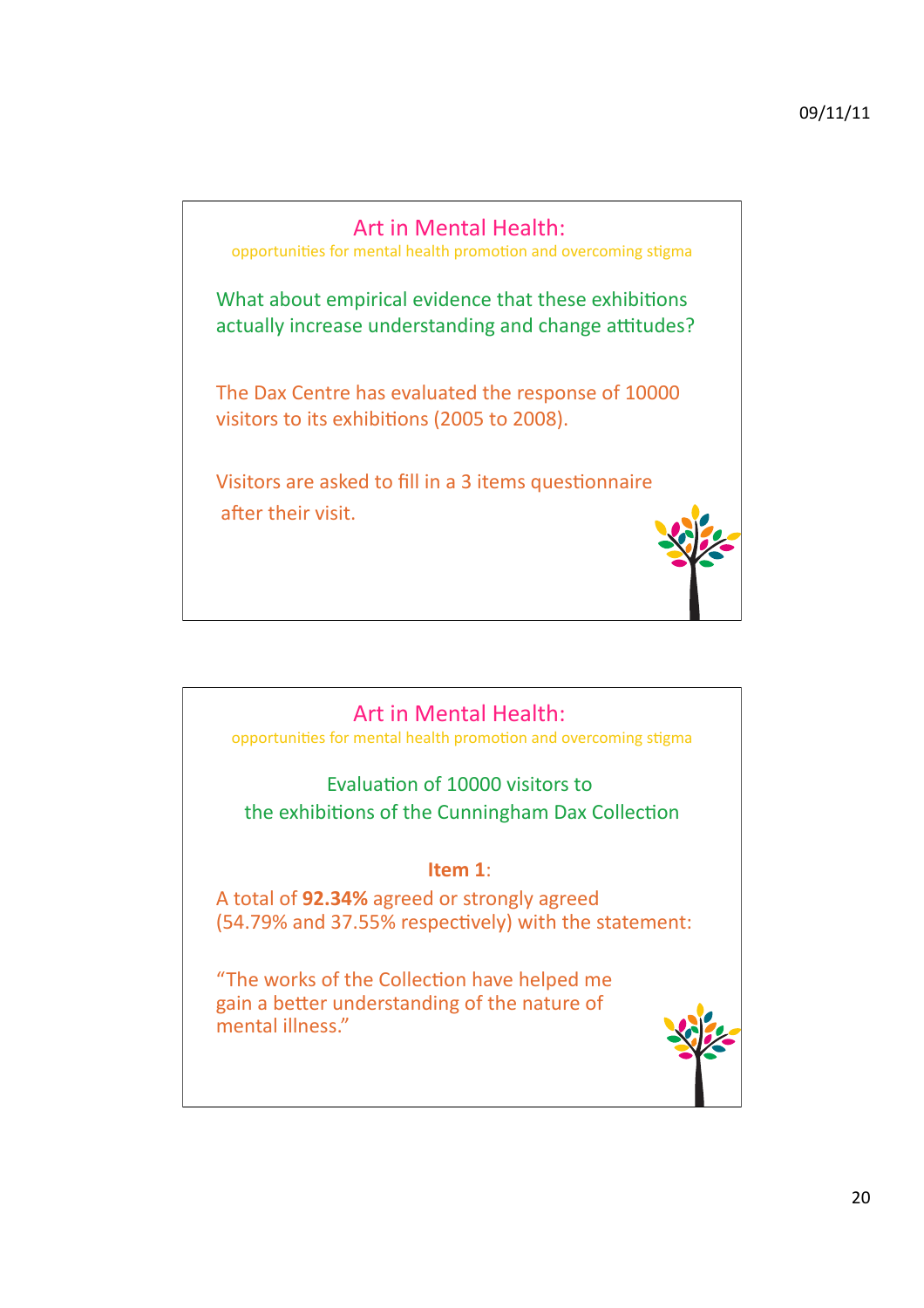# Art in Mental Health:

opportunities for mental health promotion and overcoming stigma

Evaluation of 10000 visitors to the exhibitions of the Cunningham Dax Collection

#### **Item 2:**

A total of **91.39%** agreed or strongly agreed  $(45.24\%$  and 46.13% respectively) with the statement:

"The works of the Collection have helped me gain a more sympathetic understanding of the suffering of people with mental illness."

## Art in Mental Health:

opportunities for mental health promotion and overcoming stigma

## Evaluation of 10000 visitors to

the exhibitions of the Cunningham Dax Collection

### **Item 3:**

A total of **92.27%** agreed or strongly agreed  $(41.11\%$  and 50.16% respectively) with the statement:

"The works of the Collection have helped me appreciate the ability and creativity of people with mental illness."

![](_page_20_Picture_14.jpeg)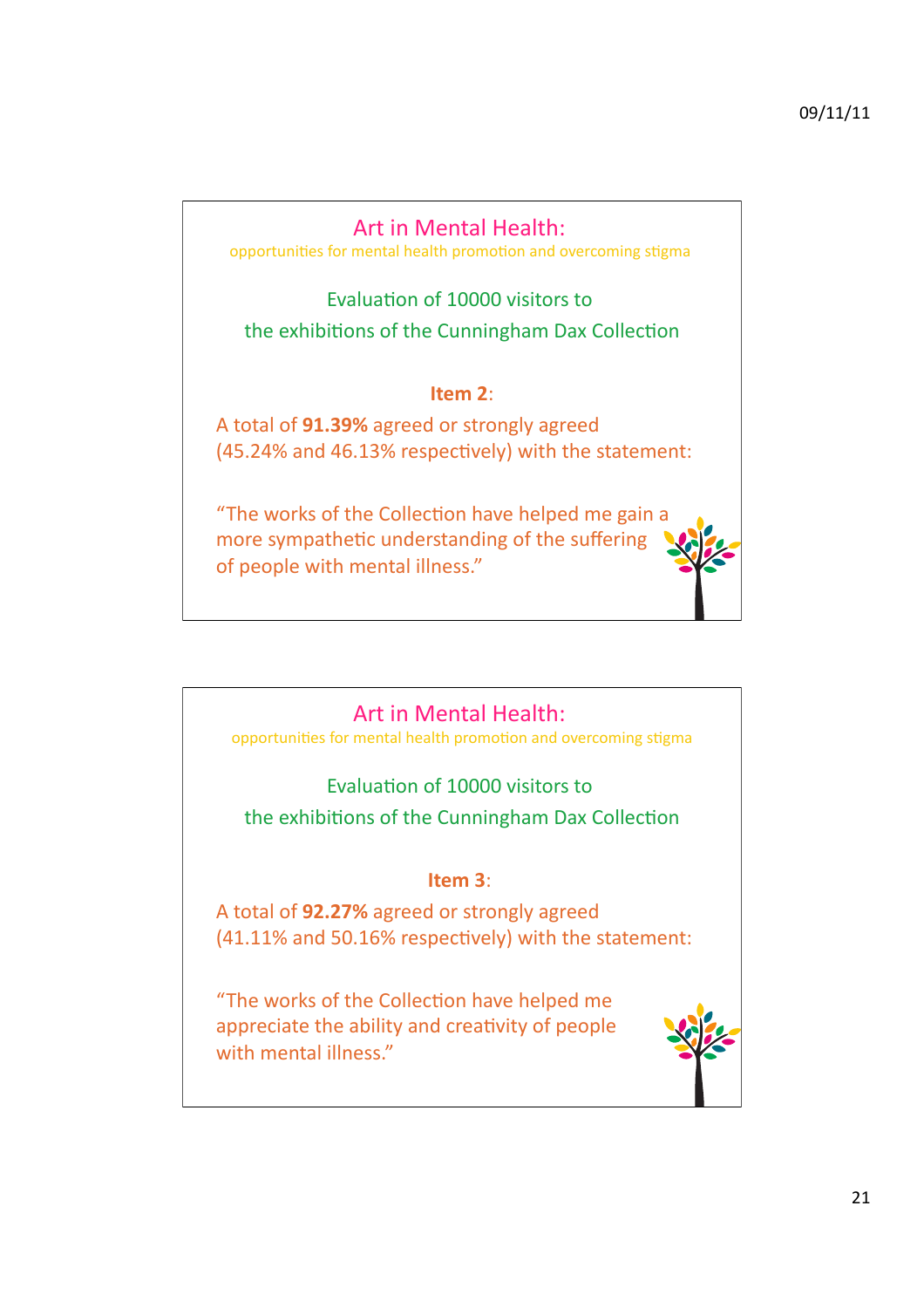# Art in Mental Health:

opportunities for mental health promotion and overcoming stigma

However...

Not all exhibitions of art by people with experience with mental illness promote greater understanding and more positive attitude towards them.

Eg. Hitler displayed the artwork of people with mental illness along with 'modern art' to denigrate them as Degenerate Art (Entartete Kunst).'

![](_page_21_Picture_6.jpeg)